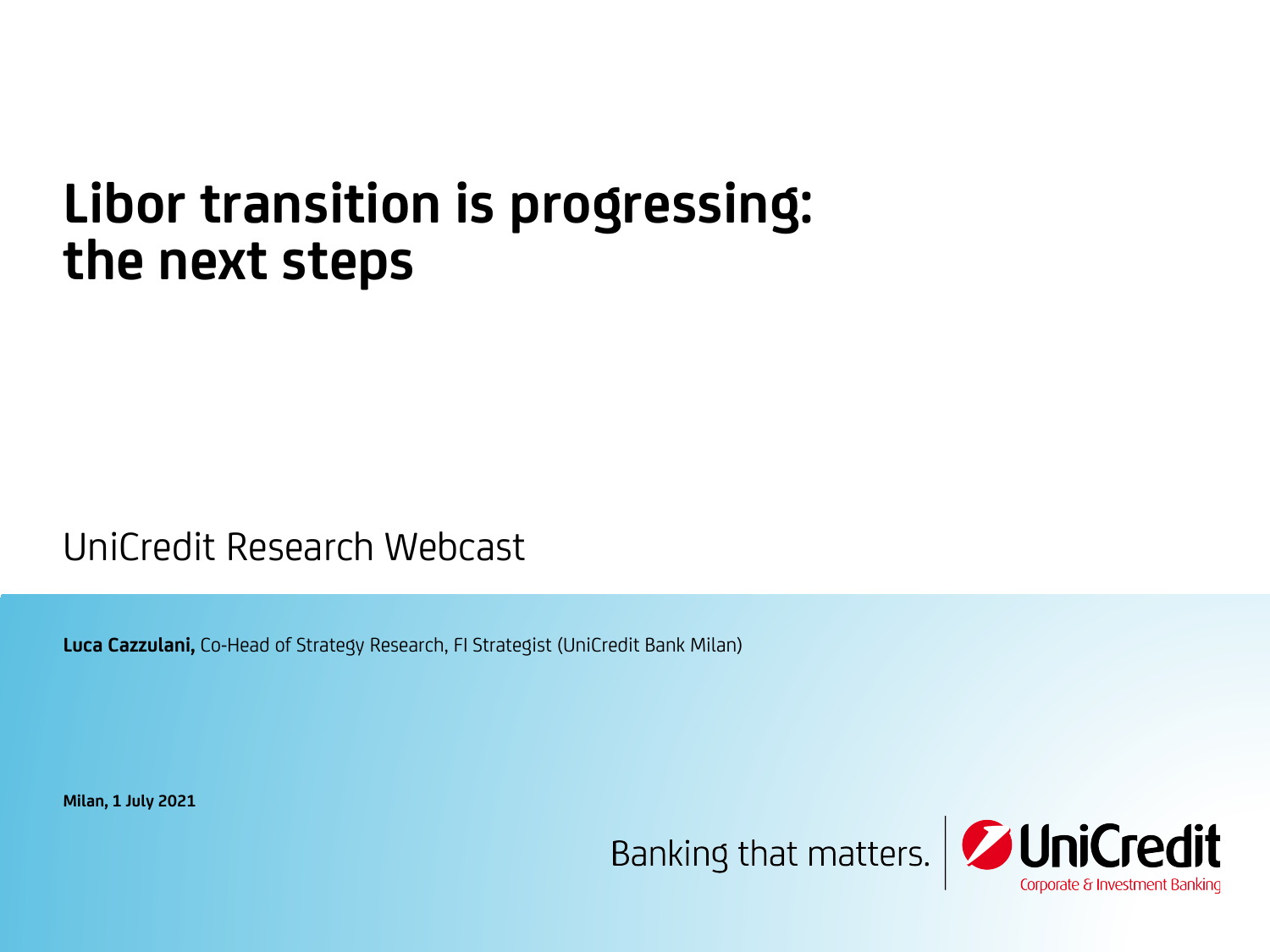**Why move away from Libor (the pandemic has not affected or delayed this decision)**

**Risk-free rates as a replacement for Libor**





Luckily we do not need to calculate the fallback: Bloomberg does it already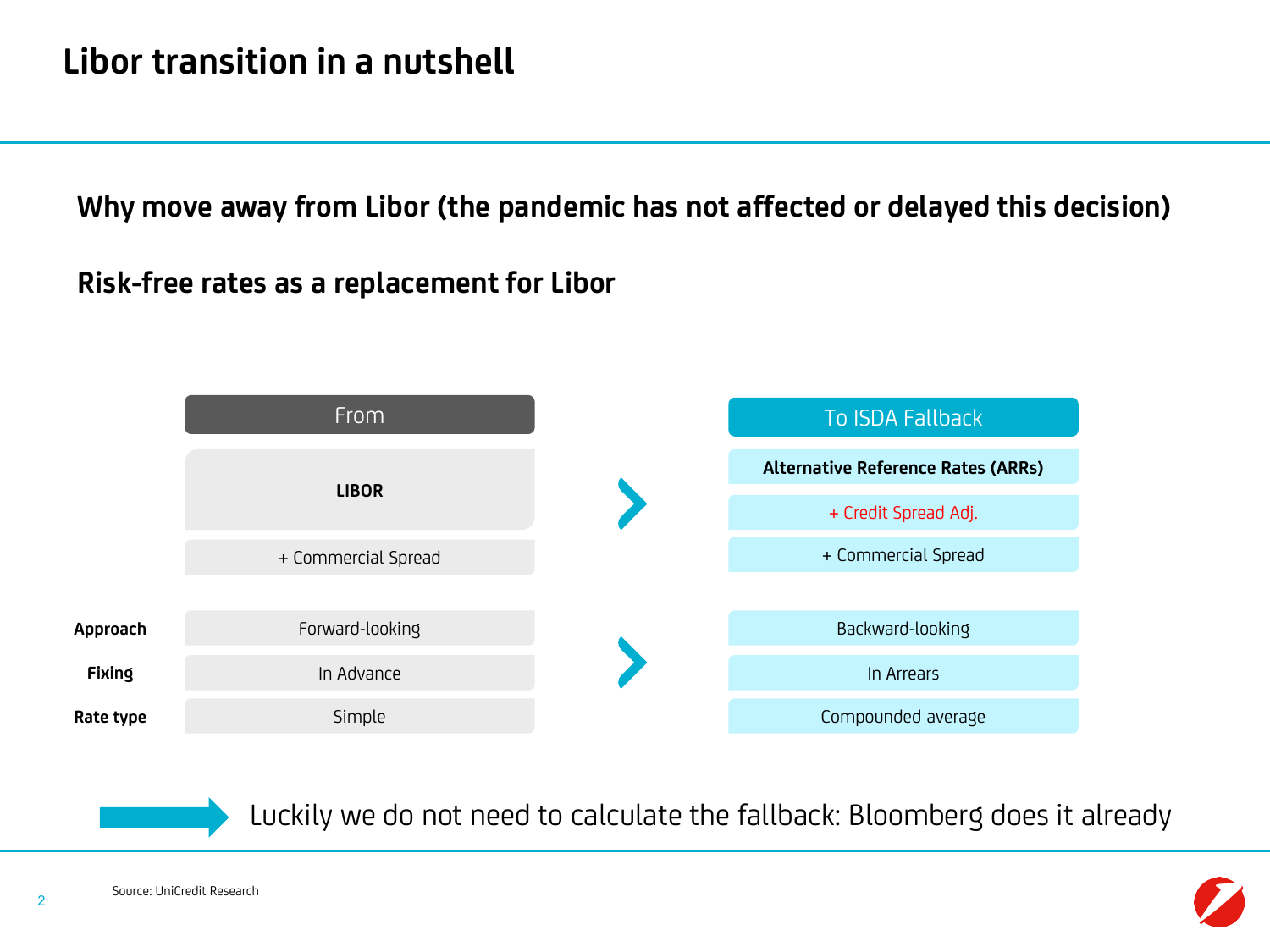### **How do RFR in arrears behave in practice?**



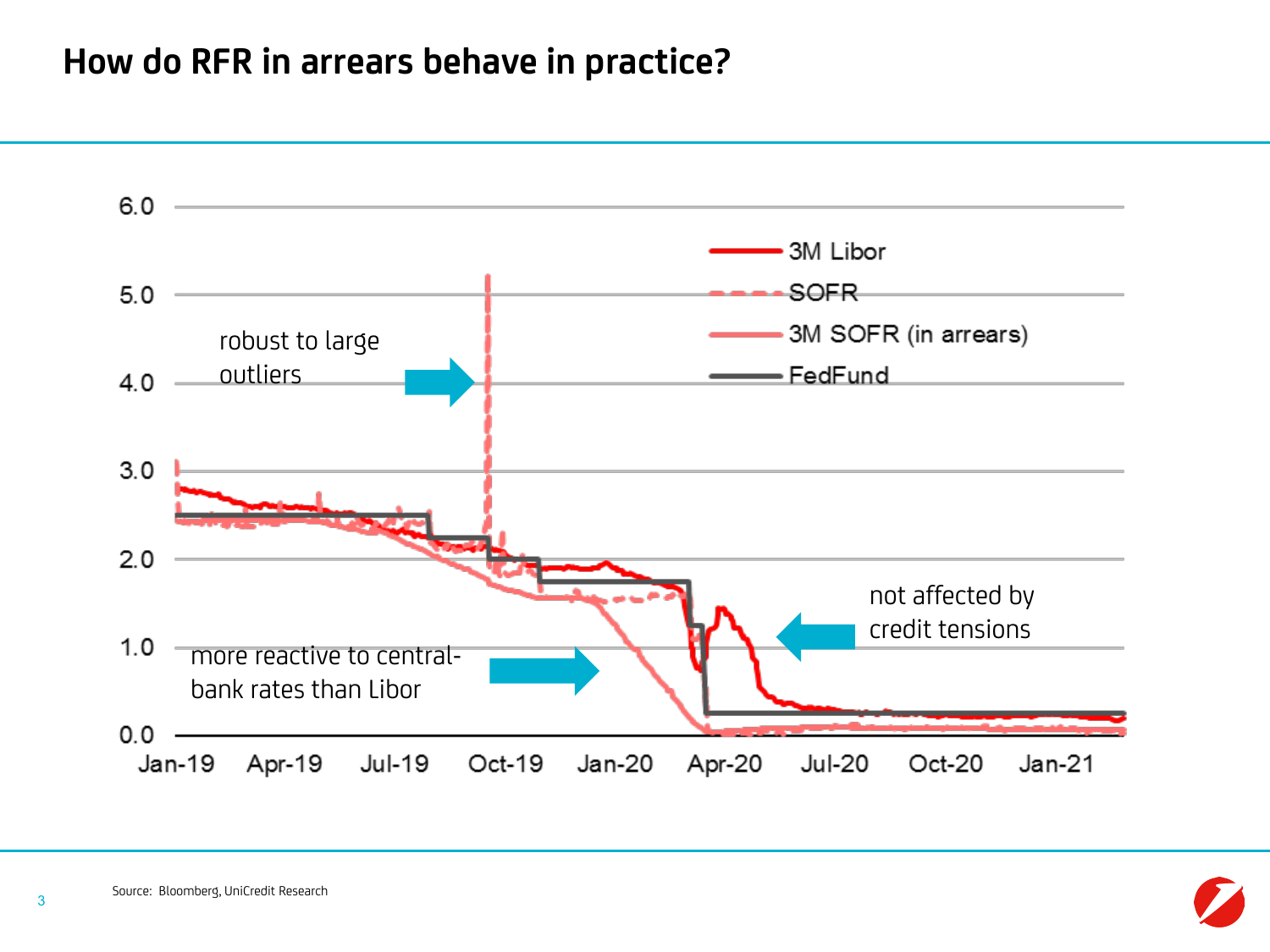### **Spread adjustment in practice : the 3M USD**



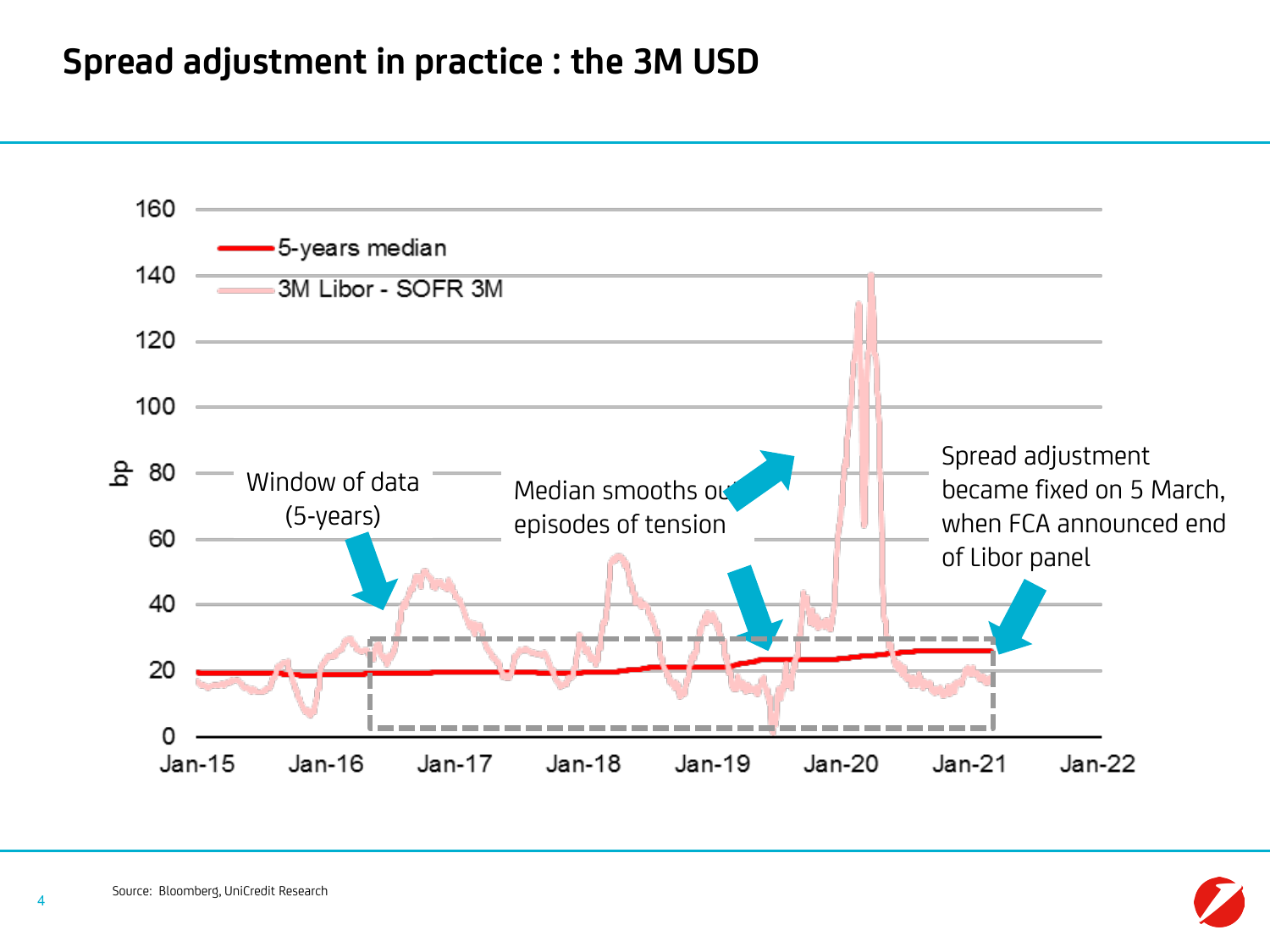### **Spread adjustment is now fixed**



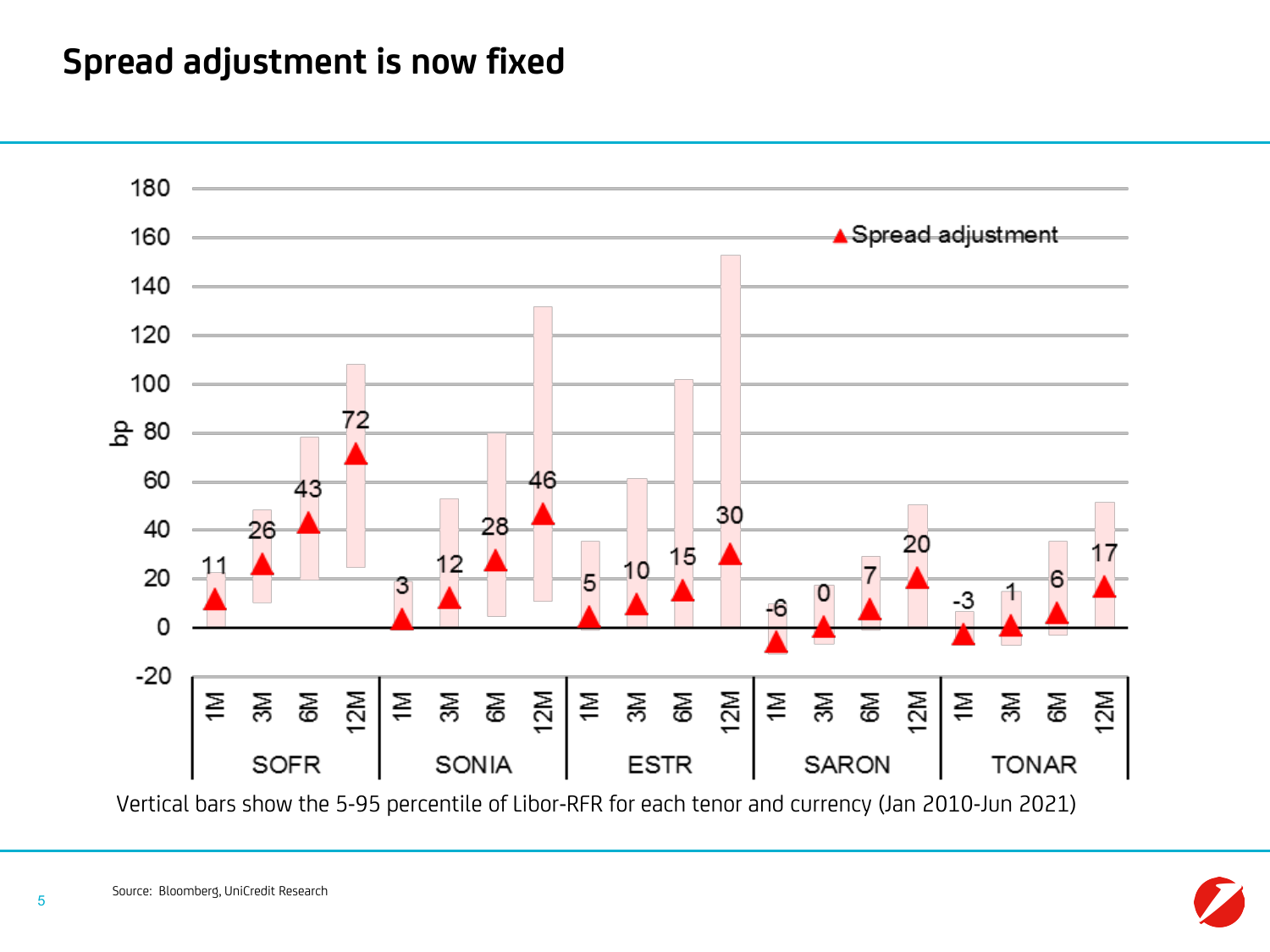| <b>Date</b> | <b>Event</b>                                             | <b>Implications</b>                                                                                                                                                                                                       |
|-------------|----------------------------------------------------------|---------------------------------------------------------------------------------------------------------------------------------------------------------------------------------------------------------------------------|
| 25 Jan 21   | <b>New ISDA protocol</b><br>comes into effect            | New derivative contracts will contain fallback language<br>referencing RFR plus a spread.<br>Fallback language will also take effect in outstanding covered<br>ISDA contracts where both parties have signed the protocol |
| 5 Mar 21    | <b>FCA announces</b><br>end dates for Libor              | FCA announces future cessation or loss of representativeness of<br>the 35 Libor settings published by ICE and the dates when the<br>LIBOR panels will end                                                                 |
| 8 Jun 21    | <b>SOFR First</b>                                        | Interdealer trading of USD linear derivatives (outright swaps,<br>swap spreads and curve trades; basis swaps and FRAs are not<br>involved) will move to SOFR starting on 26 July.                                         |
| 24 Jun 21   | <b>FCA lunches</b><br>consultation on<br>synthetic Libor | Proposal to require Libor admin. to change methodology to a<br>synthetic LIBOR calculated using a term rate plus the ISDA<br>spread adjustment.<br>The consultation applies to 1M, 3M & 6M for yen and sterling           |

### **The reform is in constant evolution**

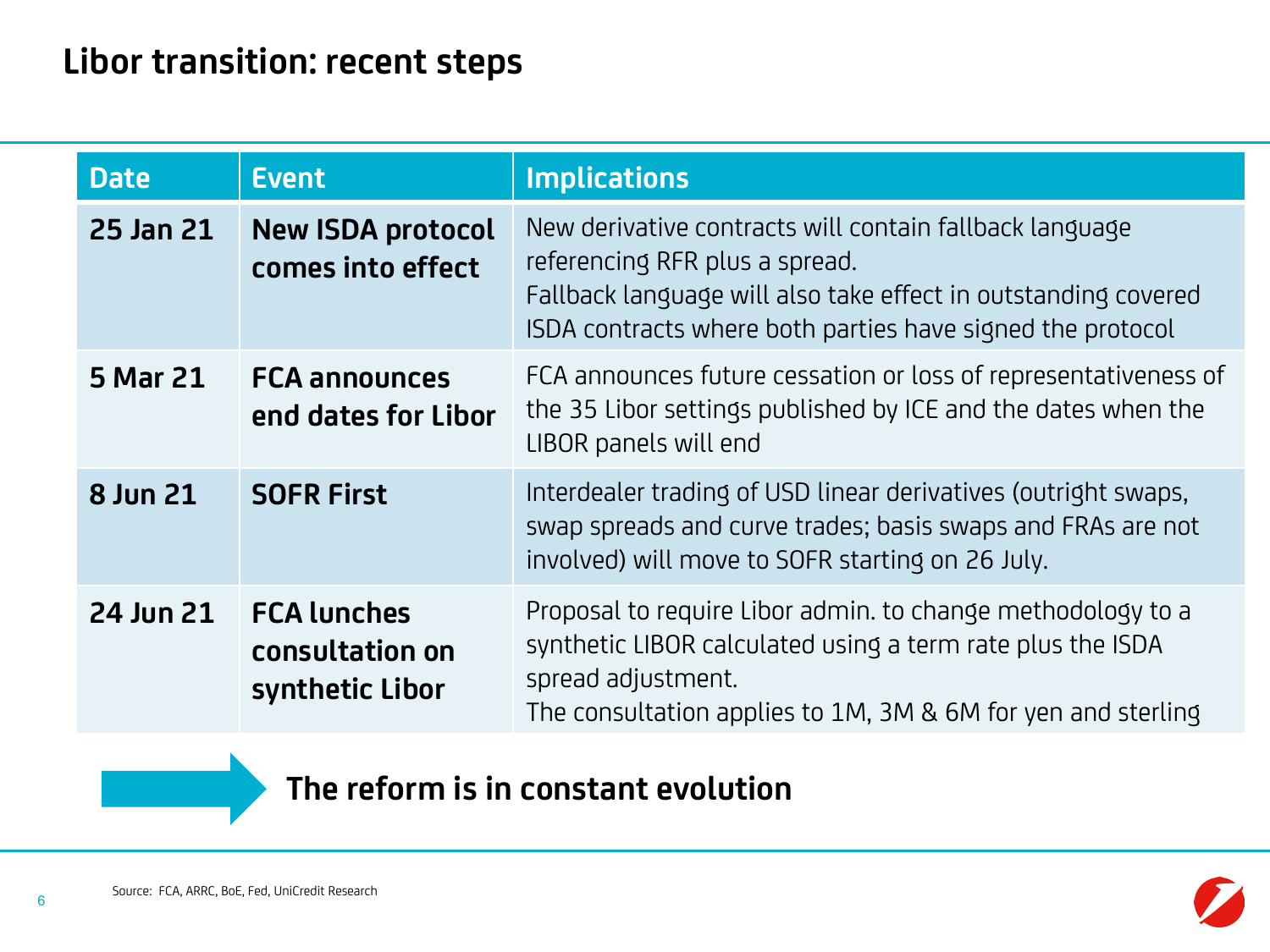|                      | <b>JPY</b>                                 | <b>GBP</b><br>NZ<br>ZN                         | <b>USD</b>                                     | <b>EUR &amp; CHF</b> |
|----------------------|--------------------------------------------|------------------------------------------------|------------------------------------------------|----------------------|
| Overnight            | 31 Dec 21                                  | 31 Dec 21                                      | 30 Jun 23                                      |                      |
| <b>1W, 2M</b>        | 31 Dec 21                                  | 31 Dec 21                                      | 31 Dec 21                                      |                      |
|                      | Possible publication on synthetic basis    |                                                |                                                |                      |
| <b>1M, 3M and 6M</b> | for one year starting<br>from $1$ Jan $22$ | for a further period<br>starting from 1 Jan 22 | for a further period<br>starting from 1 Jul 23 | 31 Dec 21            |
| <b>12M</b>           | 31 Dec 21                                  | 31 Dec 21                                      | 30 Jun 23                                      |                      |

**Synthetic Libor is only for the purpose of managing legacy contracts No new business referencing Libor from 1 January 2022**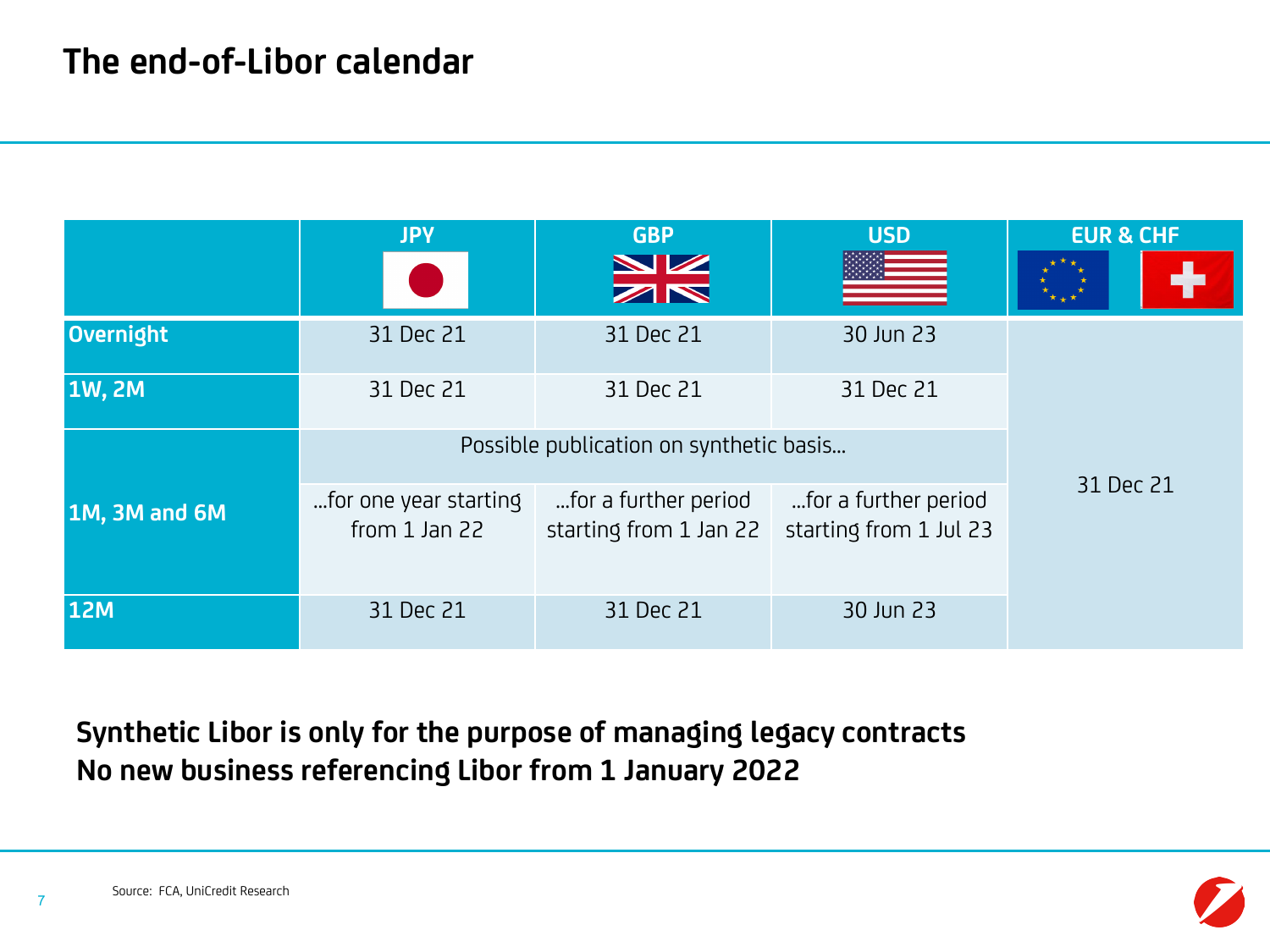### **How legacy contracts are operated once Libor ends?**

**Legacy contracts**: how to manage contracts referencing Libor that will expire after the cessation of Libor?



### **Active management by counterparties strongly advised by regulators:**

Firms should proactively remove Libor dependencies from their contracts before the end of 2021 to reduce uncertainty and risk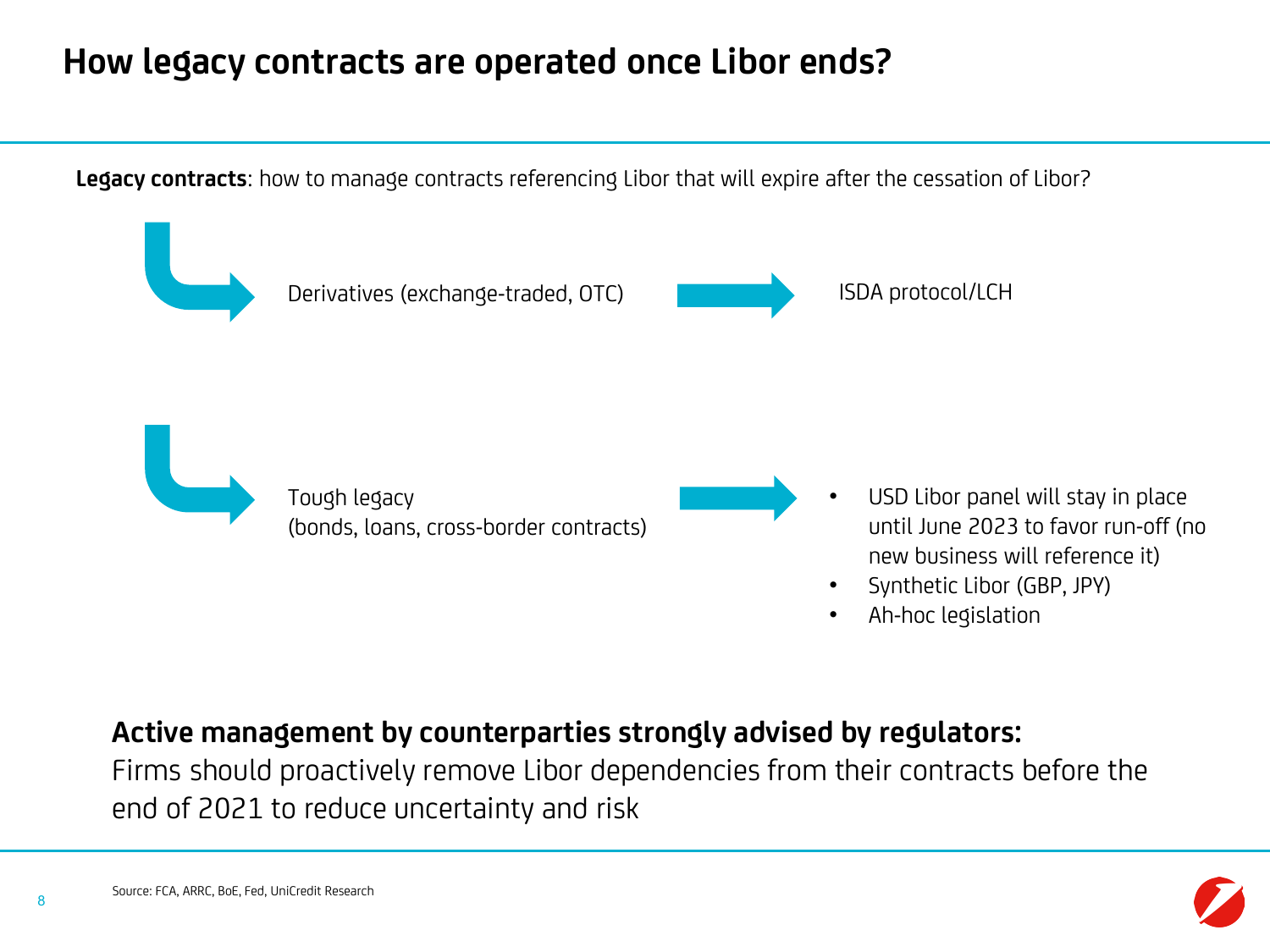### **How new contracts will work**

Overnight risk-free rates very likely to be the new standard

Compounding in arrears or backward-looking (average of past periods) Term rates would be the preferred option for some products (e.g. retail products, trade finance)

Term rates are "under construction" ( ICE launched 1M, 3M 6M & 12M SONIA term rates), robust trading activity will be important

Need to take bank funding cost into account

Different products may require different conventions for averaging RFR (simple vs. compounding, lookback etc.). This may complicate hedging

Possible alternatives (ICE bank yield index, for example) Mind the gap: RFR already have a growing derivative market

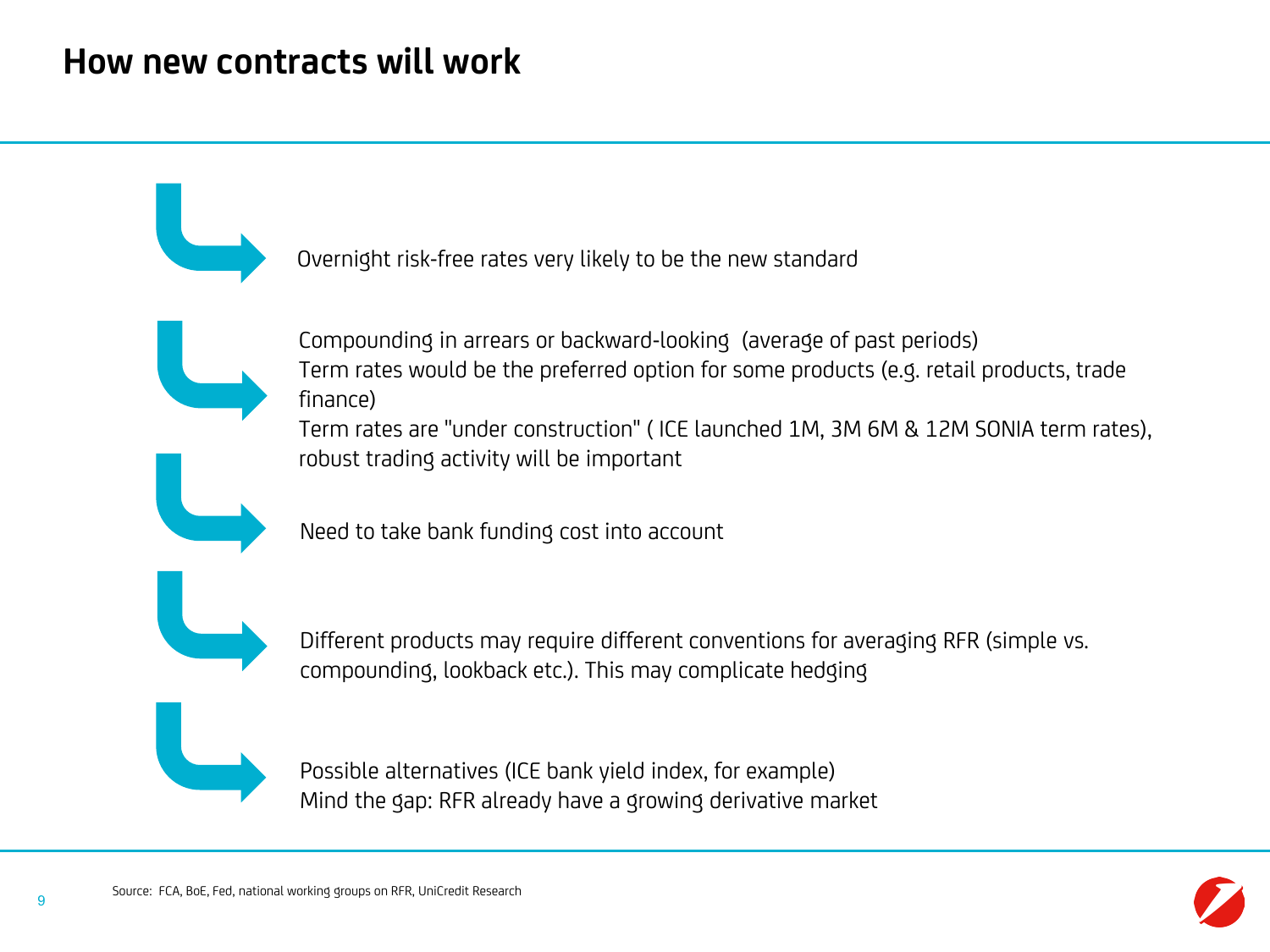## **Euribor is here to stay – but fallback language is key**

The Euribor is administered by EMMI and has been declared compliant with the BMR. Euribor is here to stay

While there are no plans to remove this benchmark, it is crucial to insert robust fallback language into existing and future contacts that can address a permanent discontinuation of the benchmark

- $\triangleright$  Clear definition of trigger events
- $\triangleright$  Clear definition of the fallback (Estr recommended)

On 11 May 2021, the working group recommended trigger events and Euribor fallback rates for a number of products. As a general rule: use forward-looking term rates if available and backward-looking options otherwise. Please see the [full report here](https://www.ecb.europa.eu/pub/pdf/other/ecb.recommendationsEURIBORfallbacktriggereventsandESTR.202105~9e859b5aa7.en.pdf).

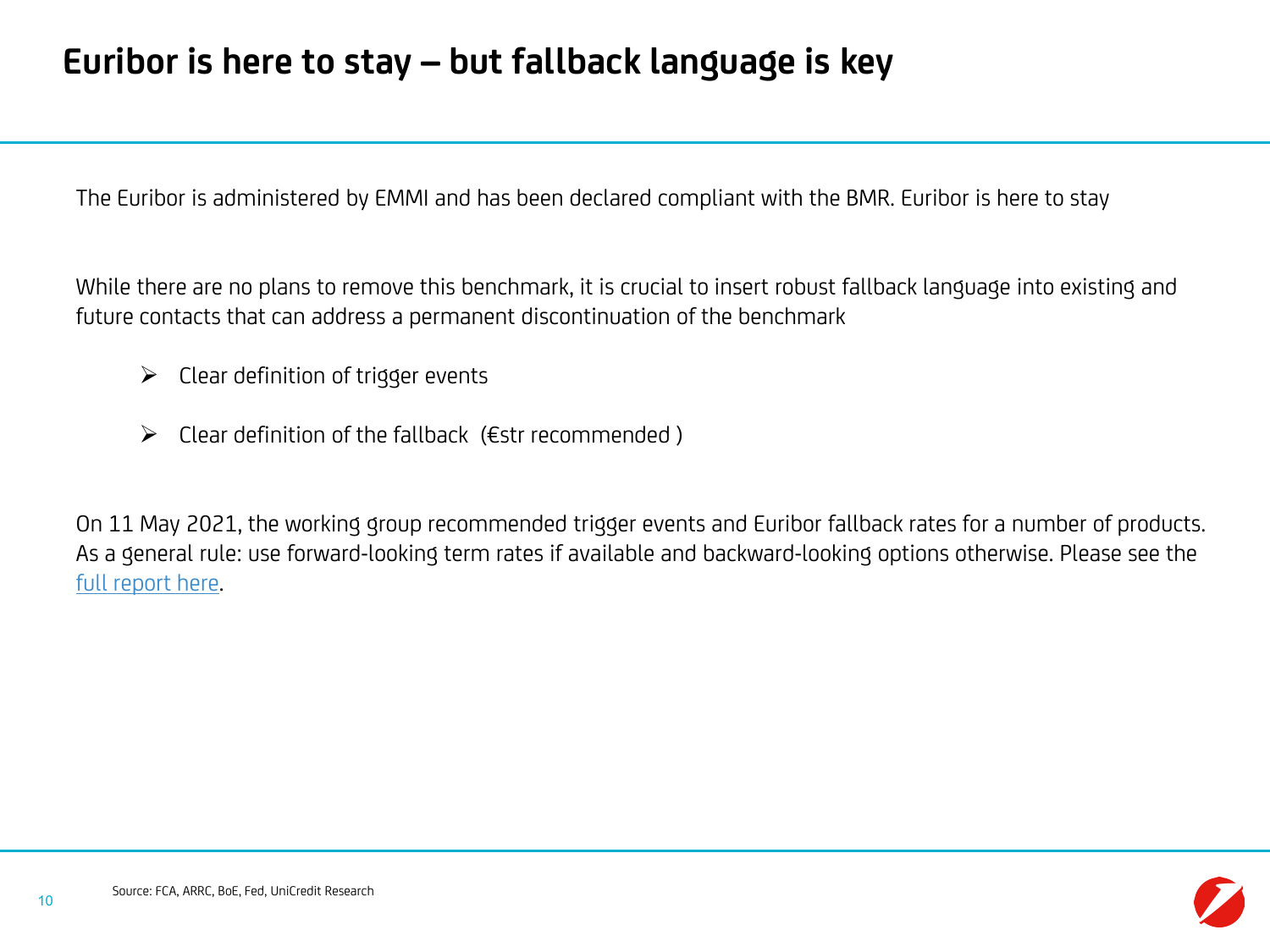### **Conclusions**

Libor transition is advancing. Dates when Libor panel will end have been announced for all tenors and currencies

Synthetic Libor may help an orderly transition, new business needs to move away from **Libor** 

Addressing legacy contracts will be important; the golden rule is to seek active transition whenever possible

There are no plans to remove Euribor, but it's crucial to insert robust fallback language in contracts

The reform is in constant evolution, it is important to keep informed

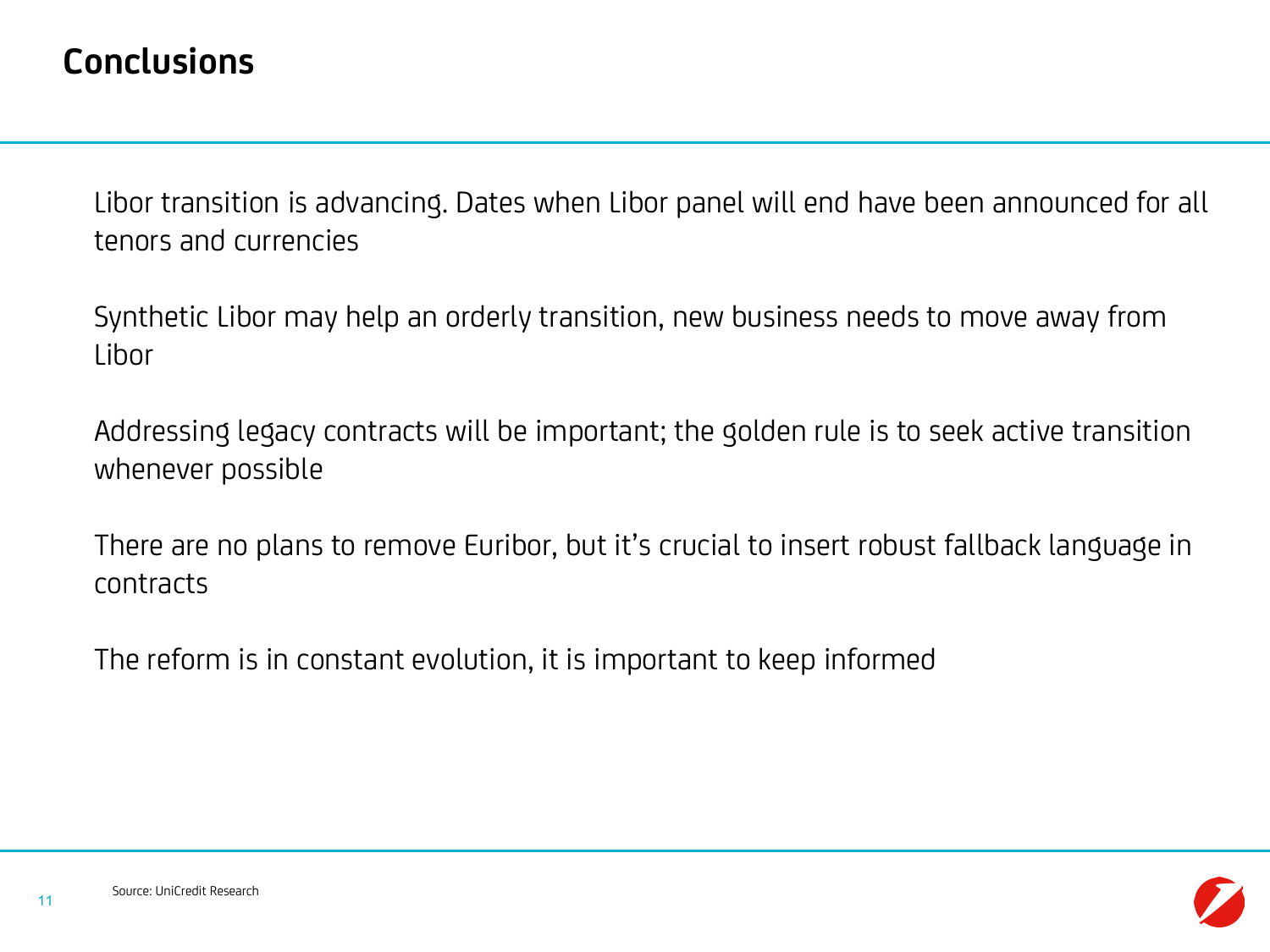### **Your contacts**



**Luca Cazzulani** Co-Head of Strategy Research FI Strategist UniCredit Research

### **Corporate & Investment Banking**

UniCredit Bank AG, Milan Branch Piazza Gae Aulenti, 4 Tower C, I-20154 Milan Tel. ++390288620640 <mailto:luca.cazzulani@unicredit.eu> [www.unicreditresearch.eu](https://www.unicreditresearch.eu/)

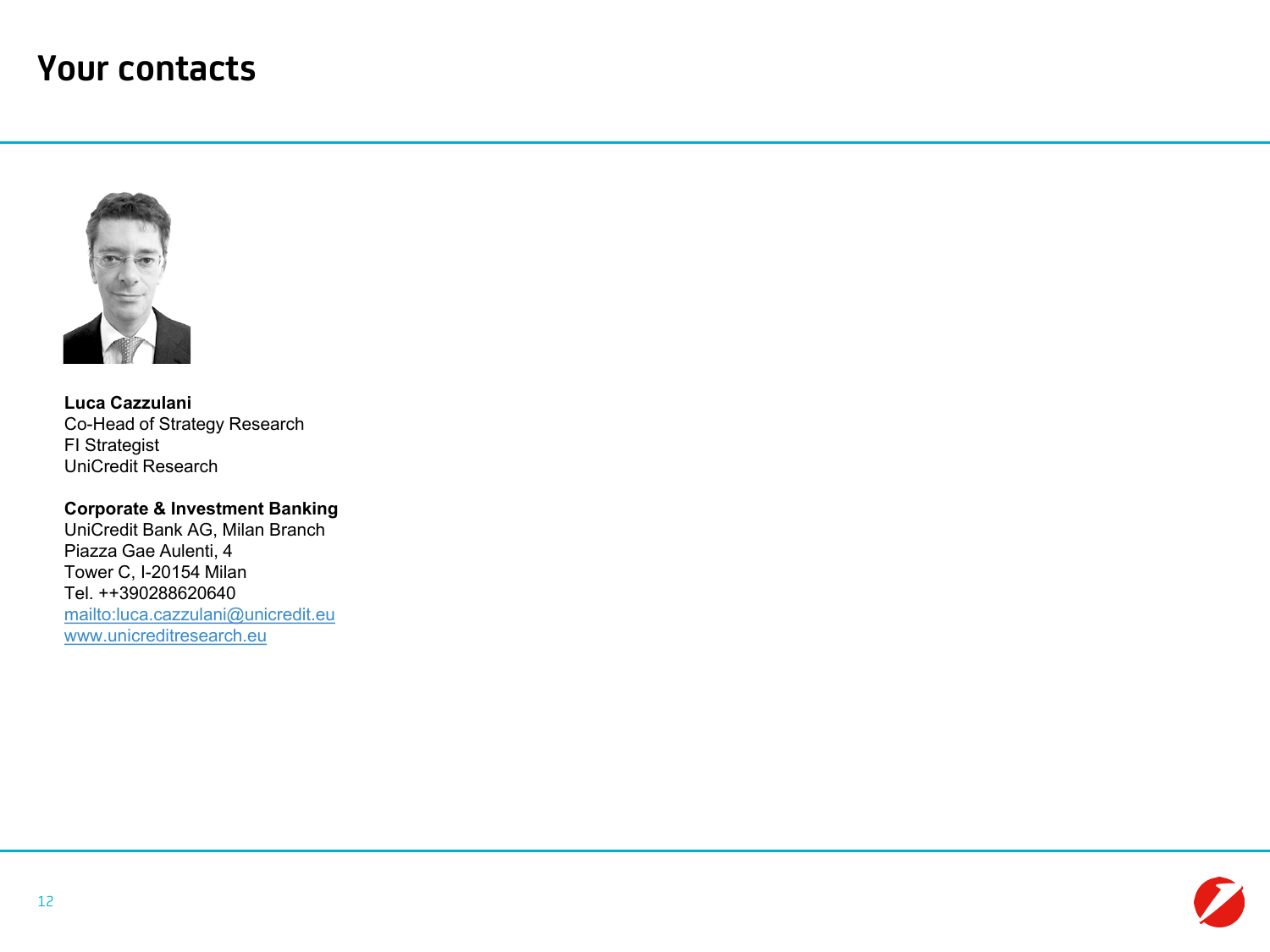### **Disclaimer**

This publication is presented to you by: Corporate & Investment Banking UniCredit Bank AG Arabellastr. 12 D-81925 Munich

The information in this publication is based on carefully selected sources believed to be reliable. However we do not make any representation as to its accuracy or completeness. Any opinions herein reflect our judgement at investments presented in this report may be unsuitable for the investor depending on his or her specific investment objectives and financial position. Any reports provided herein are provided for general information purpos advice. Private investors should obtain the advice of their banker/broker about any investments concerned prior to making them. Nothing in this publication is intended to create contractual obligations. Corporate & Investm UniCredit Bank Austria AG, Vienna, UniCredit S.p.A., Rome and other members of the UniCredit, UniCredit, UniCredit Group and its subsidiaries are subject to regulation by the European Central Bank. In addition UniCredit Ba Bank Austria AG is regulated by the Austrian Financial Market Authority (FMA) and UniCredit S.p.A. is regulated by both the Banca d'Italia and the Commissione Nazionale per le Società e la Borsa (CONSOB).

#### **Note to UK Residents:**

In the United Kinddom, this publication is being communicated on a confidential basis only to clients of Comorate & Investment Banking of UniCredit (acting through UniCredit Bank AG, London Branch). The information is dire defined in the rules of the Financial Conduct Authority and is not intended for distribution to, or use by, retail clients or (ii) "investment professionals" falling within Article 19(5) of the Financial and Services Marke whom it may otherwise be lawful to communicate (all such persons in (i) and (ii) together being referred to as "Relevant Persons"). Any investment or activity to which the Information relates is available only to, and will or act upon the Information. UniCredit Bank AG London Branch, Moor House, 120 London Wall, London, EC2Y 5ET, is authorised by Bundesanstalt für Finanzdienstleistungsaufsicht (BaFin) and subject to limited regulation by the Details about the extent of our regulation by the Financial Conduct Authority and Prudential Regulation Authority are available from us on request.

Notwithstanding the above, if this publication relates to securities subject to the Prospectus Regulation (EU 2017/1129) it is sent to you on the basis that you are a qualified investor for the purposes of the Prospectus R investor.

#### **Note to US Residents:**

The information provided herein or contained in any report provided herein is intended solely for institutional clients of Corporate & Investment Banking of UniCredit acting through UniCredit Bank AG, New York Branch and U States, and may not be used or relied upon by any other person for any purpose. It does not constitute a solicitation to buy or an offer to sell any securities under the Securities Act of 1933, as amended, or under any oth securities discussed herein may be unsuitable for investors, depending on their specific investment objectives, risk tolerance and financial position.

In jurisdictions where UniCredit is not registered or licensed to trade in securities, commodities or other financial products, any transaction may be effected only in accordance with applicable laws and legislation, which transaction be made in accordance with applicable exemptions from registration or licensing requirements.

UniCredit may have issued other reports that are inconsistent with, and reach different conclusions from, the information presented in any report provided herein. Those reports reflect the different assumptions, views and performance should not be taken as an indication or quarantee of further performance, and no representation or warranty, express or implied, is made regarding future performance. The information contained in any report pro .<br>meaning of US federal securities laws that are subject to risks and uncertainties. Factors that could cause a company's actual results and financial condition to differ from its expectations include, without limitation: level of demand for the company's products or services, changes in foreign exchange markets, changes in international and domestic financial markets, competitive environments and other factors relating to the foregoing. Al their entirety by this cautionary statement.

This product is offered by UniCredit Bank AG who is solely responsible for the Product and its performance and/or effectiveness.

#### **Corporate & Investment Banking**

UniCredit Bank AG as of 1 July, 2021